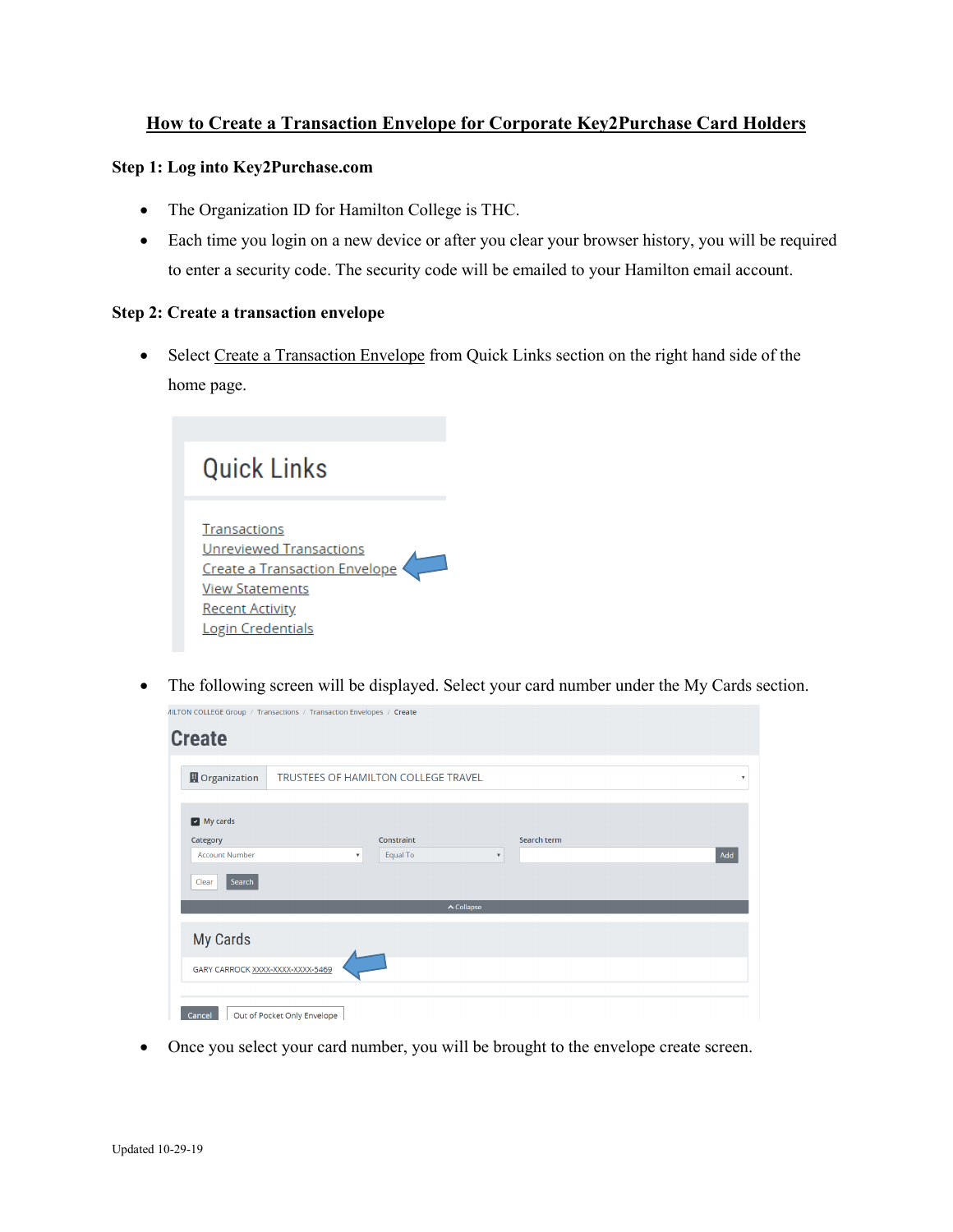|                            | IILTON COLLEGE Group / Transactions / Transaction Envelopes / Create |                                  |          |
|----------------------------|----------------------------------------------------------------------|----------------------------------|----------|
| <b>Create</b>              |                                                                      |                                  |          |
|                            |                                                                      |                                  |          |
| <b>图</b> Organization      | TRUSTEES OF HAMILTON COLLEGE TRAVEL                                  |                                  | ۰        |
|                            | All fields must be completed unless marked (optional).               |                                  |          |
| <b>Employee first name</b> |                                                                      | <b>Employee last name</b>        |          |
| Gary                       |                                                                      | Carrock                          |          |
| <b>Envelope name</b>       |                                                                      | Card                             |          |
| August 2019                |                                                                      | XXXX-XXXX-XXXX-5469 GARY CARROCK | Reselect |
| Date range                 |                                                                      |                                  |          |
| ● Cycle ● Month ● Custom   |                                                                      |                                  |          |
| Cycle                      |                                                                      |                                  |          |
| 8/1/2019 - 8/30/2019       | $\boldsymbol{\mathrm{v}}$                                            |                                  |          |
|                            | [v] Autofill envelope with transactions from selected date range     |                                  |          |
|                            |                                                                      |                                  |          |
| Save<br>Cancel             |                                                                      |                                  |          |

- Make sure the Organization is for the profile your card is setup with **Trustees of Hamilton College Travel (for travel & VP cards) or Trustees of Hamilton College PCARD (for purchasing cards).** If not, use the drop down selection box to change.
- Enter a name for the envelope.
- Select which of the date ranges you prefer Cycle, Month or Custom.
	- o At least one transaction envelope is required to be submitted for each billing cycle.
	- o Some travelers will want to prepare an envelope for the period corresponding with their statement cycle. Others may want to prepare for a specific period by using the custom option.
	- o For a custom period, select Custom under Date Range and you will be prompted to enter begin and end dates for the envelope. (This date cannot exceed the billing cycle dates)
- The option to autofill envelope with transactions should be flagged so that all card transactions for the period are automatically included in the transaction envelope.
- Click on Save.

#### **Step 3: Review and code your transactions**

• Upon saving your envelope, you will be sent to review and code your **Transactions**.

| TRUSTEES OF HAMILTON COLLEGE Group / Transactions / Transaction Envelopes / Transactions         |
|--------------------------------------------------------------------------------------------------|
| <b>Transactions</b>                                                                              |
|                                                                                                  |
| <b>H</b> Organization<br>TRUSTEES OF HAMILTON COLLEGE TRAVEL                                     |
| $\times$ Expand                                                                                  |
| All fields must be completed unless marked (optional).                                           |
|                                                                                                  |
| <b>Envelope name</b>                                                                             |
| August 2019                                                                                      |
|                                                                                                  |
| <b>Envelope Summary</b>                                                                          |
| Calculated total: 2,180.74 USD<br>Transactions in envelope: 3   Date range: 8/1/2019 - 8/30/2019 |
| <b>Totals Summary</b>                                                                            |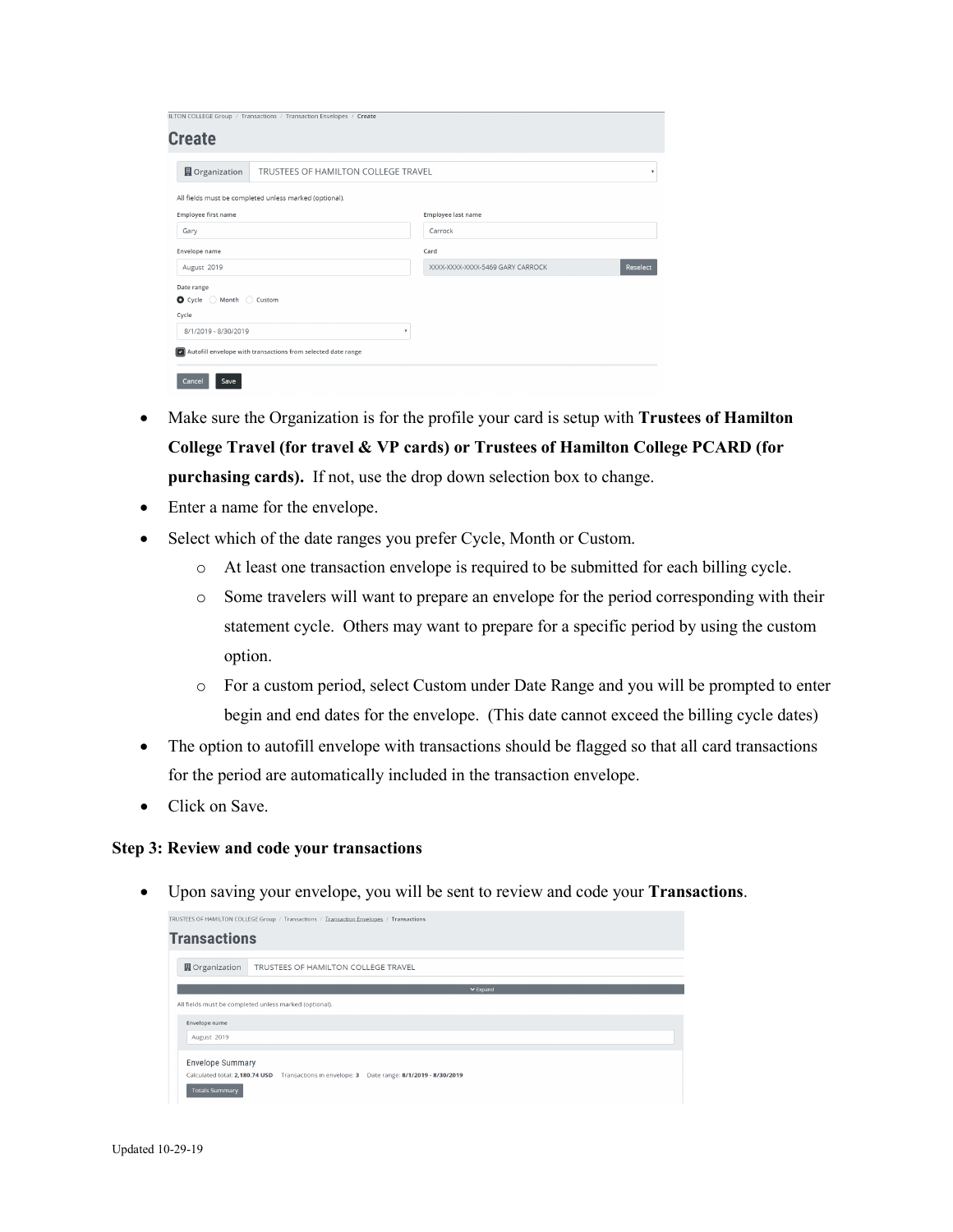- If you scroll down the screen, all transactions posted to your card within the date cycle selected will be displayed.
	- o All of these transactions will be automatically entered into your envelope. They will be noted by a check box listed under the **In Envelope** column, as seen below.

| Transactions                         |                             |                         |                              |                            |             |                          |                             |                   |        |                              |                   |                    |
|--------------------------------------|-----------------------------|-------------------------|------------------------------|----------------------------|-------------|--------------------------|-----------------------------|-------------------|--------|------------------------------|-------------------|--------------------|
| + Create Out of Pocket Transaction   |                             | <b>Merchant Details</b> | <b>Billing Details</b>       | <b>Transaction Details</b> |             | <b>Split Transaction</b> | <b>Copy Financial Codes</b> |                   |        | <b>Clear Financial Codes</b> | <b>Copy Notes</b> | <b>Clear Notes</b> |
| 100<br>$\langle$ 1 ><br>$\mathbf{v}$ | <b>Hide Financial Codes</b> |                         |                              |                            |             |                          |                             |                   |        |                              |                   |                    |
| In Envelope                          | Post Date A                 | <b>Transaction Date</b> | Acct <sup><sup>O</sup></sup> | Name                       | Employee ID | Merchant                 | <b>Billing Amount</b>       | Receipts          | Split  | Rejected                     | Disputed          | Out of Pocket      |
| $\blacksquare$                       | 8/5/2019                    | 8/2/2019                | 5469                         | CARROCK, GARY              | 3089595     | <b>NACUBO</b>            | 80.74 USD                   | $X$ <sub>No</sub> | $X$ No | XN <sub>0</sub>              | XN <sub>0</sub>   | $X$ No             |
| Cost Center                          | <b>Object Code</b>          |                         |                              |                            |             |                          |                             |                   |        |                              |                   |                    |
| 106203001                            | Add<br>4101                 |                         | Add                          |                            |             |                          |                             |                   |        |                              |                   |                    |
| Notes                                |                             |                         |                              |                            |             |                          |                             |                   |        |                              |                   |                    |
| NACUBO Budget Book                   |                             |                         |                              |                            |             |                          |                             |                   |        |                              |                   |                    |

- A default cost center may be prefilled, but can be modified by entering new codes or selecting from the drop down box, which is displayed by clicking **Add**.
	- o Default cost centers may be selected when applying for a credit card or by providing your preferred default cost center to Roxann Jeffers via email [rjeffers@hamilton.edu.](mailto:rjeffers@hamilton.edu)
- An object code (expense) must be added and this may be done by entering the four-digit code or by clicking **Add** and selecting from the drop box.
- Complete the **Notes** section with a description of the charge.
- Save your progress by selecting the **Save** button at the bottom of the page.
- Repeat this process for each transaction.
- Transactions may be charged to more than one account by highlighting the transaction and then selecting **Split Transactions**.

| Transactions                            |                             |                         |                              |                            |             |                          |                             |                   |                   |                              |                   |                    |
|-----------------------------------------|-----------------------------|-------------------------|------------------------------|----------------------------|-------------|--------------------------|-----------------------------|-------------------|-------------------|------------------------------|-------------------|--------------------|
| + Create Out of Pocket Transaction      |                             | <b>Merchant Details</b> | <b>Billing Details</b>       | <b>Transaction Details</b> |             | <b>Split Transaction</b> | <b>Copy Financial Codes</b> |                   |                   | <b>Clear Financial Codes</b> | <b>Copy Notes</b> | <b>Clear Notes</b> |
| $\leftarrow$ 1 ><br>100<br>$\mathbf{v}$ | <b>Hide Financial Codes</b> |                         |                              |                            |             |                          |                             |                   |                   |                              |                   |                    |
| In Envelope                             | Post Date A                 | <b>Transaction Date</b> | Acct <sup><sup>®</sup></sup> | Name                       | Employee ID | Merchant                 | <b>Billing Amount</b>       | Receipts          | Split             | Rejected                     | Disputed          | Out of Pocket      |
| ⊡<br>n                                  | 8/5/2019                    | 8/2/2019                | 5469                         | CARROCK, GARY              | 3089595     | <b>NACUBO</b>            | 80.74 USD                   | $X$ <sub>No</sub> | $X$ <sub>No</sub> | XN <sub>0</sub>              | $X$ No            | $X$ <sub>No</sub>  |
| Cost Center<br>106203001                | Object Code<br>Add<br>4101  |                         | Add                          |                            |             |                          |                             |                   |                   |                              |                   |                    |
| Notes                                   |                             |                         |                              |                            |             |                          |                             |                   |                   |                              |                   |                    |
| NACUBO Budget Book                      |                             |                         |                              |                            |             |                          |                             |                   |                   |                              |                   |                    |

## **Step 4: Create out of pocket transactions (optional)**

Key2Purchase cardholders may now add their out of pocket expenses to their transaction envelopes.

• Payments of these expenses will be paid approximately two to three weeks after the close of the statement cycle.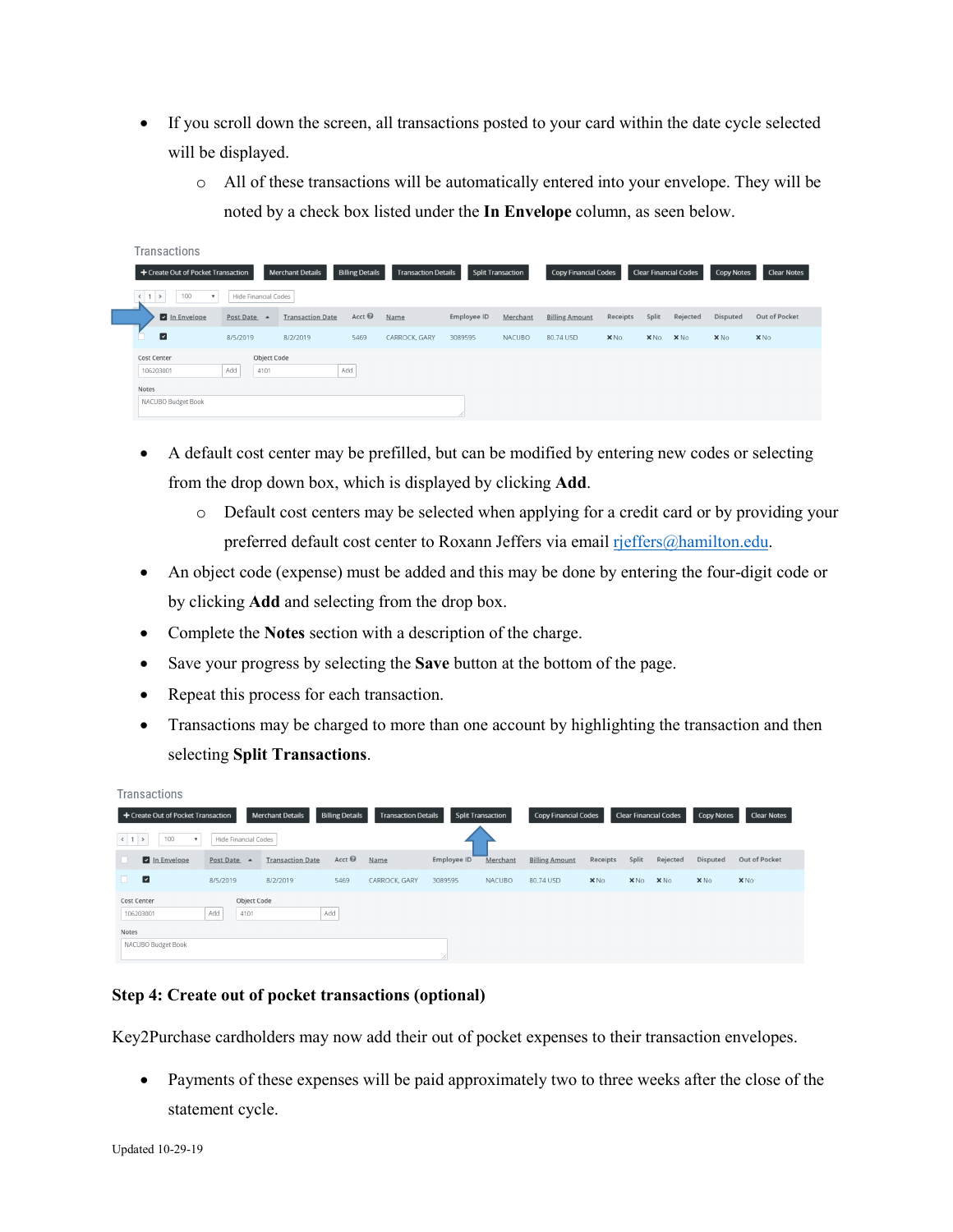• Envelopes must be approved by your supervisor for prompt payment

To create a transaction, select the **Create Out of Pocket Transaction** button as seen below.

| Transactions                               |                            |                         |                              |                            |             |                          |                             |          |        |                              |                   |                    |
|--------------------------------------------|----------------------------|-------------------------|------------------------------|----------------------------|-------------|--------------------------|-----------------------------|----------|--------|------------------------------|-------------------|--------------------|
| + Create Out of Pocket Transaction         |                            | <b>Merchant Details</b> | <b>Billing Details</b>       | <b>Transaction Details</b> |             | <b>Split Transaction</b> | <b>Copy Financial Codes</b> |          |        | <b>Clear Financial Codes</b> | <b>Copy Notes</b> | <b>Clear Notes</b> |
| $\langle 1 \rangle$<br>100<br>$\mathbf{v}$ | Hide Financial Codes       |                         |                              |                            |             |                          |                             |          |        |                              |                   |                    |
| In Envelope                                | Post Date 4                | <b>Transaction Date</b> | Acct <sup><sup>®</sup></sup> | Name                       | Employee ID | Merchant                 | <b>Billing Amount</b>       | Receipts | Split  | Rejected                     | Disputed          | Out of Pocket      |
| $\blacksquare$                             | 8/5/2019                   | 8/2/2019                | 5469                         | CARROCK, GARY              | 3089595     | <b>NACUBO</b>            | 80.74 USD                   | $X$ No   | $X$ No | XN <sub>0</sub>              | X N <sub>0</sub>  | $X$ No             |
| Cost Center<br>106203001                   | Object Code<br>Add<br>4101 |                         | Add                          |                            |             |                          |                             |          |        |                              |                   |                    |
| Notes                                      |                            |                         |                              |                            |             |                          |                             |          |        |                              |                   |                    |
| NACUBO Budget Book                         |                            |                         |                              |                            |             |                          |                             |          |        |                              |                   |                    |

• The following screen will be displayed.

| <b>圆</b> Organization                                  | TRUSTEES OF HAMILTON COLLEGE TRAVEL |                          |  |
|--------------------------------------------------------|-------------------------------------|--------------------------|--|
| All fields must be completed unless marked (optional). |                                     |                          |  |
| Type                                                   |                                     |                          |  |
| Ad hoc Calculated<br><b>Envelope start date</b>        |                                     | <b>Envelope end date</b> |  |
| 8/1/2019                                               |                                     | 8/30/2019                |  |
| Merchant name                                          |                                     | Amount                   |  |
|                                                        |                                     | 0.00                     |  |
| <b>Transaction date</b>                                | <b>Posting date</b>                 |                          |  |
| 10/29/2019                                             | 曲<br>10/29/2019                     | 曲                        |  |

- If the Out of Pocket expense is not for mileage, enter relevant information and click **Save**.
- If the out of pocket transaction is for mileage, select **Calculated** and then enter the number of miles.
- Click **Save** and the system will calculate the appropriate dollar reimbursement.

| <b>图</b> Organization<br>TRUSTEES OF HAMILTON COLLEGE TRAVEL |                           |                          |                     |  |
|--------------------------------------------------------------|---------------------------|--------------------------|---------------------|--|
| All fields must be completed unless marked (optional).       |                           |                          |                     |  |
| Type                                                         |                           |                          |                     |  |
| Ad hoc <b>O</b> Calculated                                   |                           |                          |                     |  |
| <b>Envelope start date</b>                                   |                           | <b>Envelope end date</b> |                     |  |
|                                                              |                           |                          |                     |  |
| 8/1/2019                                                     |                           | 8/30/2019                |                     |  |
| <b>Calculated field</b>                                      |                           | <b>Billing currency</b>  |                     |  |
| Mileage                                                      | $\boldsymbol{\mathrm{v}}$ | USD - US dollar          |                     |  |
| <b>Number of units</b>                                       |                           | <b>Transaction date</b>  | <b>Posting date</b> |  |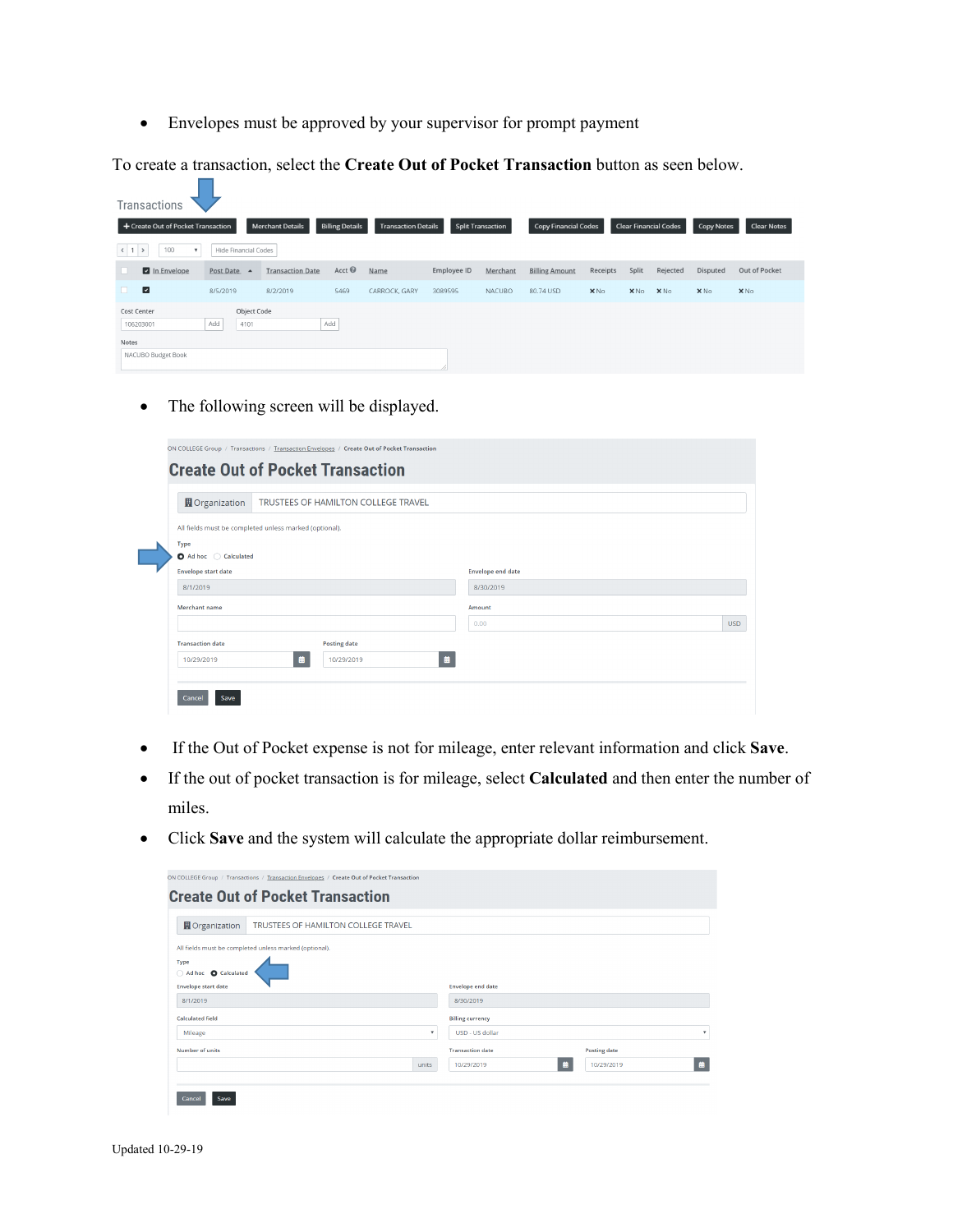• This process may be completed for several **Out of Pocket** expenses.

## **Step 5: Addressing personal charges**

If any portion of the transactions charged to your travel card were for personal rather than business, they should be backed out of the travel expense report by entering an **Out of Pocket** expense with a negative amount.

- The same account to which the card transaction was charged should be entered for the negative **Out of Pocket** expense.
- The positive and negative amounts entered for **Out of Pocket** expenses will be netted to determine the reimbursement due to or from you.
- Reimbursements owed to the College will need to be resolved before the next statement cycle
	- o Payments should be delivered to Roxann Jeffers with:
		- Accompanying information to detail the exact transaction that was personal
		- A completed deposit slip indicating the budget to which the transaction was charged.
	- o Checks can be made out to Trustees of Hamilton College

## **Step 6: Uploading Receipts**

- Substantiating receipts must be uploaded for any card transaction of \$20 or more.
- If travelers are requesting the meal per diem, substantiating receipts are not required.
- Original receipts showing what was purchased (rather than simple credit card receipts indicating a total amount) are required.
- Travelers may save each receipt as a separate pdf or may save copies of multiple paper receipts as a single pdf.

In order to upload receipts, select Receipts from options shown at the bottom of the screen as indicated below.



- You will be prompted to browse and then upload.
- A message will be displayed when the receipt has been successfully uploaded as shown below.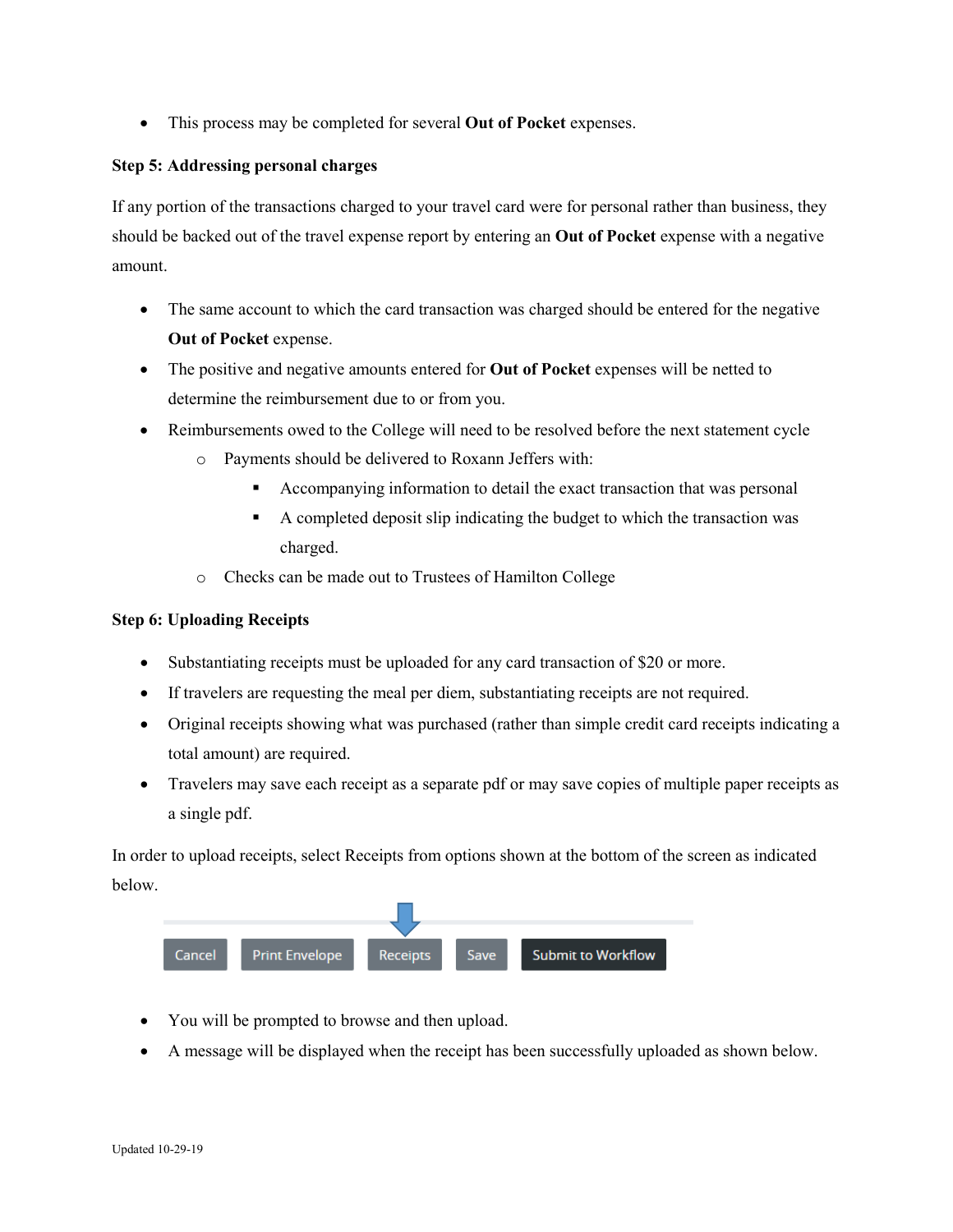| <b>Receipts</b>                                                |                                                                                                                  |        | $\times$              |
|----------------------------------------------------------------|------------------------------------------------------------------------------------------------------------------|--------|-----------------------|
|                                                                | File(s) 'August Card Receipts 2019.pdf' successfully uploaded.                                                   |        |                       |
| KB.                                                            | Valid types are: doc, .docx, .pdf, .tiff, .jpg, .gif, .png, .bmp. Attachments file size total cannot exceed 4096 |        |                       |
| Upload receipt                                                 |                                                                                                                  |        |                       |
|                                                                |                                                                                                                  |        | Browse                |
| <b>Uploaded Receipts</b><br>Select a row to perform an action. |                                                                                                                  |        |                       |
| Uploaded Date $\blacktriangleright$                            | Filename                                                                                                         | Type   | Size                  |
| 10/29/2019 3:53:20 PM                                          | August Card Receipts 2019.pdf                                                                                    | PDF    | 82.0 KB (kilobyte)    |
|                                                                |                                                                                                                  |        |                       |
|                                                                |                                                                                                                  | Cancel | <b>Upload Receipt</b> |

- Key Bank allows for several different file types that can be uploaded to a transaction envelope, as shown on the graphic above.
- There is also a maximum file size limit on each upload. The file size may not exceed 4096 KB.
	- o When scanning receipts it is helpful to use a lower picture quality to create a smaller file for upload.
	- o If your files exceed the file size limit then separate upload instances will be required.

## **Step 7: Submitting your envelope for approval**

You may wish to print or save a copy of your completed envelope (travel expense report) for your records.

• Click on **Print Envelope** at the bottom of the screen.



• A screen will pop up allowing you to format the layout and include receipts, as shown below